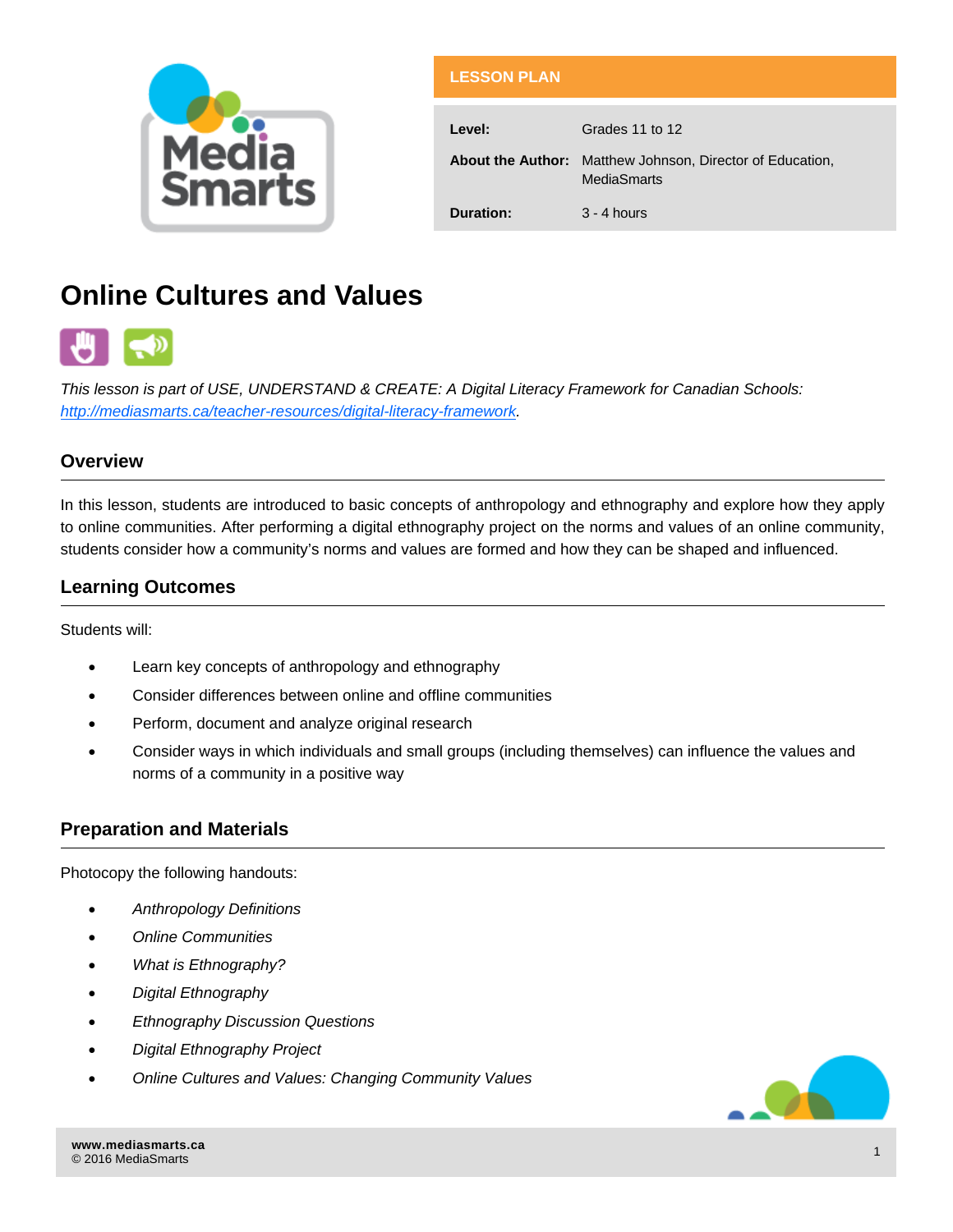And read the following:

- *Ethnography Discussion Questions: Teacher's Version*
- *Online Cultures and Values: Changing Community Values: Teacher's Version*

### **Procedure**

#### **The Interview**

Start by asking students to imagine that they are being interviewed by scientists that come to study the students at your school. Tell them to think about either a group of people (e.g. the football team, the drama club) or a recurring time and place (e.g. the cafeteria at lunch, the library during a prep period). Now write the scientist's questions on the board:

- 1. Who are the *members* of this group? (Not the names of specific people, but a general description "football players," "students eating lunch," etc.)
- 2. What is it *normal* for people in this group to do or say?
- 3. What is it *unusual* for people in this group to do or say?
- 4. What actions would get you *praise* in this group?
- 5. What actions would make people *angry* at you in this group?

Have the class go through the questions together with the cafeteria as an example. Prompt them to come up with at least three or four examples for questions 2-4. You will likely get answers similar to these:

- 1. Students in the cafeteria at lunch.
- 2. Buy and eat food; sit with your friends; play cards; watch videos on mobile devices; etc.
- 3. This could be almost anything not listed in the previous item, but make sure students understand it's something that *could* be done in the cafeteria (not something like washing your clothes, for instance) but would be seen as odd by others. (For example, ask students how they decide where to sit: if you sat down at a table where nobody you knew was sitting, would that be seen as odd?)
- 4. Buying someone lunch, helping someone pick up something they dropped, telling a funny joke, letting someone ahead of you in line.
- 5. Cutting in front of someone, heating up strong-smelling food in the microwave, eating someone else's food without asking.

If students aren't already familiar with the term, explain that the scientist is an *anthropologist* – someone who studies the *cultures* of different *communities*.

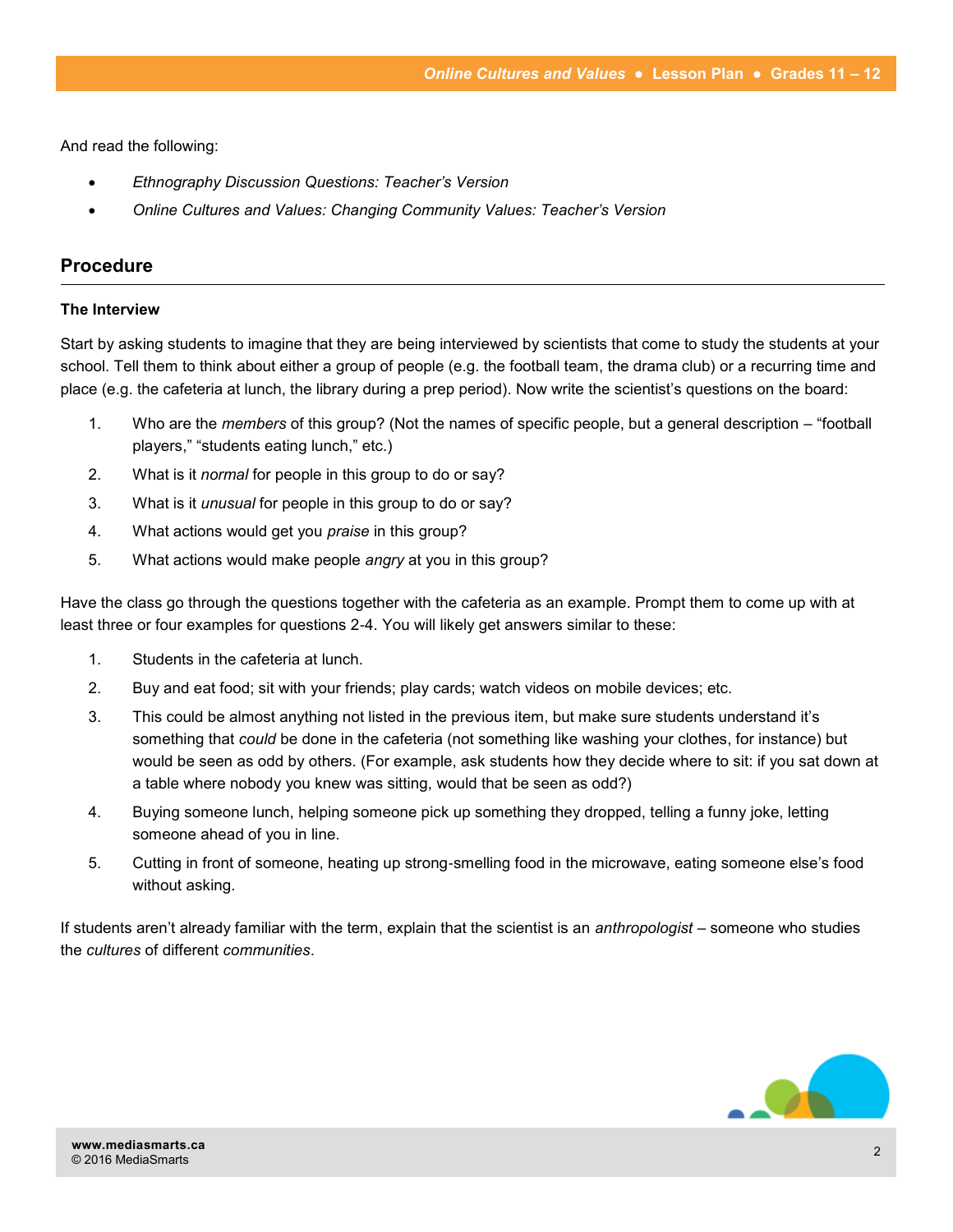### **Anthropology**

Distribute the handout *Anthropology Definitions.* Explain that both of those words are actually very hard to define, but for this class you'll use the definitions from the handout:

- Community: a group of people who share a space long enough for a common culture to evolve
- Culture: the *social norms* and *values* of a community (the word *culture* can also be used as a noun, in which case it means roughly the same as *community* above)
- Social norms: what's considered to be normal and abnormal behaviour in a culture
- Values: what a culture considers to be important, right and wrong
- Subculture: a smaller group within the community that may have different norms or values

Go through the "Important things to remember" section with the class and then the "types of communities." Point out that people often belong to many different communities; that a community might be more than one type (for instance, a close-knit neighbourhood might be both a geographic and a friendship community); and that different people may see the same community differently (for instance, a person who is in a band because she loves to play music may see it as an interest community; another who is in the band mostly to hang out with her friends might see it as a friendship community.)

### **Online Communities**

Now ask students whether it is possible for there to be communities *online*. Is it possible to have a community whose members are not in the same place? If so, is the whole Internet a community? Are Facebook, Twitter or Instagram communities?

Let students discuss the question for a few minutes without guiding them, then distribute the handout *Online Communities* and go through it with the class. When you've been through it, have them list as many different online communities as they can think of that they belong to.

### **Ethnography**

If possible, show the short video *Ethnography* ([https://www.youtube.com/watch?v=6lIzz3DlEWQ\);](https://www.youtube.com/watch?v=6lIzz3DlEWQ) if you are unable to show the video, distribute the handout *What Is Ethnography?* Either way, have students answer the first seven questions in the handout *Ethnography Discussion Questions* and take them up in class (see *Ethnography Discussion Questions: Teacher's Version* for answers).

Now ask the students how doing ethnographic research on an *online* community might be different. Make sure the following points come up in the discussion:

### **Advantages**

- It can be easier to join an online community less need of gatekeepers
- It's easier to keep "field notes" because it's easy to record things that happen online (even if there's no formal log you can always do screenshots)

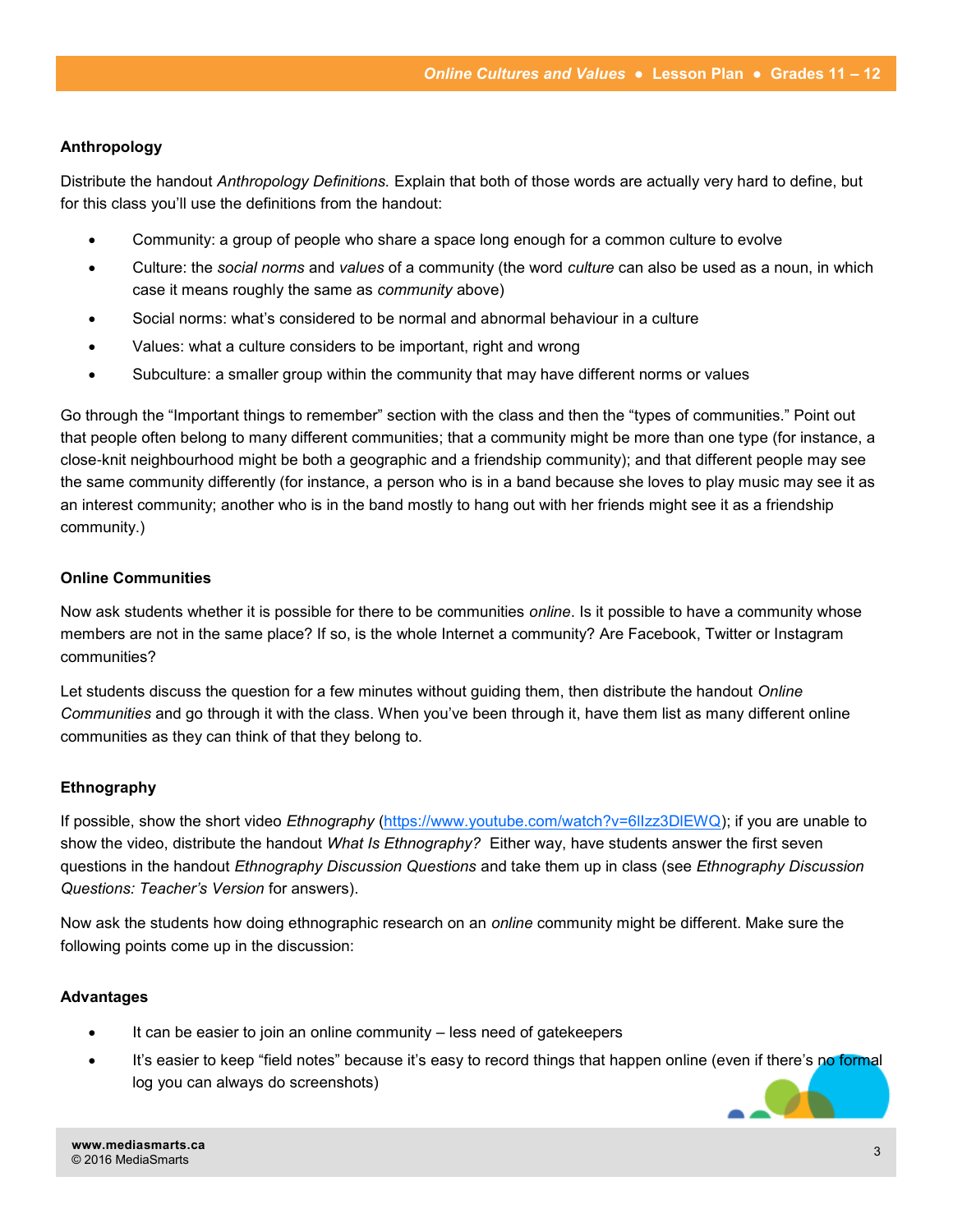It's easier for the researcher to be "invisible" if s/he wants to be and therefore not affect what s/he is watching

### **Disadvantages**

- Identities in online spaces aren't always stable, so members of the group may appear or disappear
- It can be hard to get accurate demographic information (age, sex, etc.) about group members
- In some online communities like games, there can be a "skill barrier": if the researcher isn't good enough at the game (or can't put in enough time leveling up) s/he won't be able to see a lot of what happens in the group

Now distribute the *Digital Ethnography* handout, go through it with the class and have students answer the question on the *Ethnography Discussion Questions* handout.

Distribute the handout *Digital Ethnography Project* and go through it with the students. Assign due dates for students' field reports.

### **Establishing Norms and Values**

After students have submitted their field reports, ask them how they think the norms and values of a community evolve. Explain two relevant findings about group consensus:

- 1) If ten percent of a group hold an unshakeable belief, that belief will be adopted by the majority of the group<sup>1</sup>
- 2) Members of a group tend to move towards what they see as being the majority opinion of the group<sup>2</sup>

Put together, these two findings show that a belief that's held by as few as one in ten members of a group can have a very big impact on the overall norms and values of that group, if it's not countered by other voices. Looking at Experiment Four, for instance, *most* members of the community probably did not hold hateful views towards Muslims or LGBTQ people, but because a small number were very outspoken about those views, others saw them as enough of a "community norm" to either ignore what they were doing or to join in.

Now distribute the handout *Online Cultures and Values: Changing Community Values* and have students read it and answer questions 1-7 before taking them up in class. Assign question 8 for homework.

*Assessment/Evaluation:* The *Digital Ethnography Project* can be assessed or evaluated using the rubric on the next page.

<sup>2</sup> Roger Brown, ''Group Polarization,'' in *Social Psychology: The Second Edition* (New York: Free Press, 1986).



<sup>1</sup> J. Xie, S. Sreenivasan, G. Korniss, W. Zhang, C. Lim, B. Szymanski. "Social consensus through the influence of committed minorities." *Physical Review E*, 2011; 84 (1) DOI: 10.1103/PhysRevE.84.011130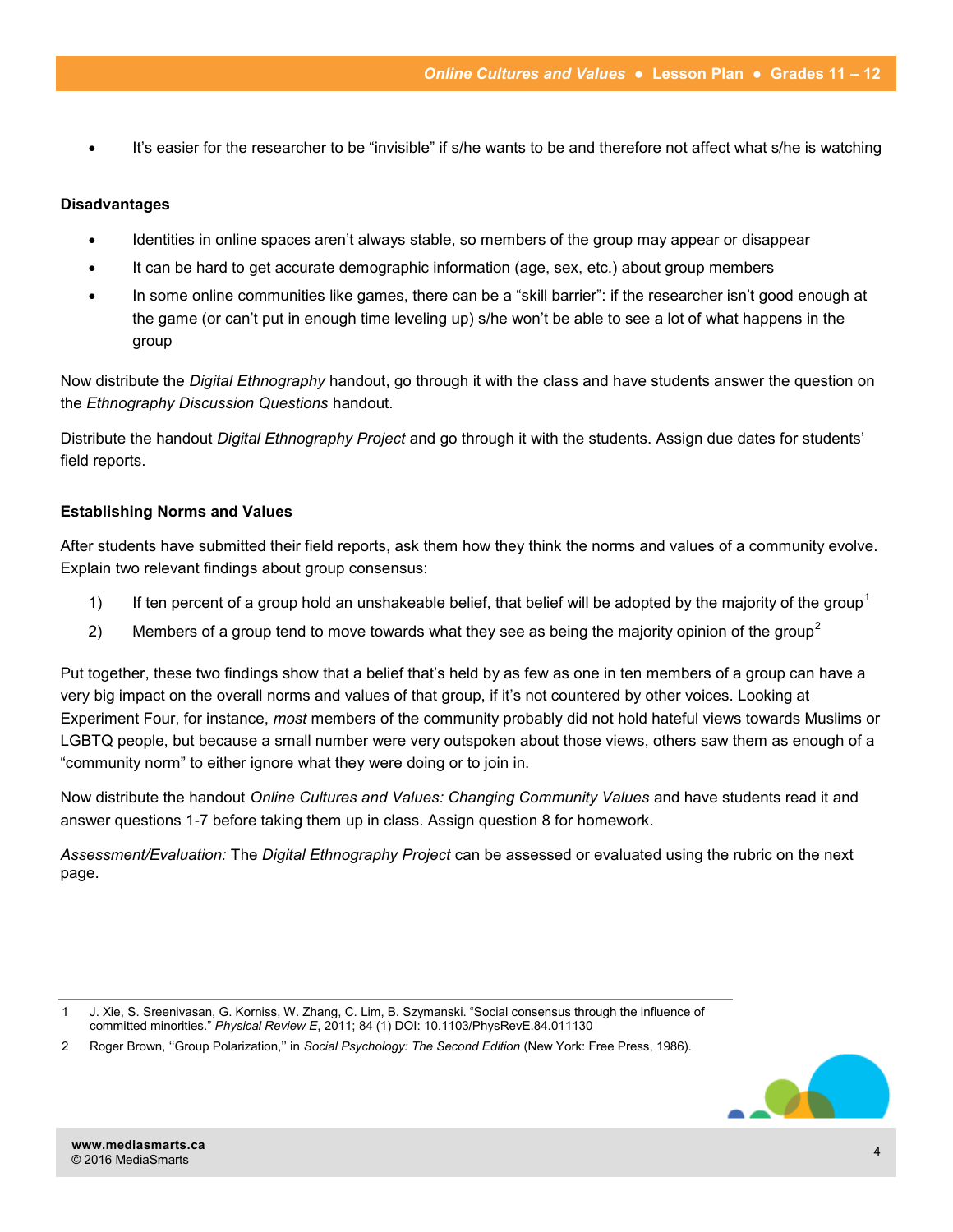### **Anthropology Definitions**

- Community: a group of people who share a space long enough for a common culture to evolve
- Culture: the *social norms* and *values* of a community
- Social norms: what's considered to be normal and abnormal behaviour in a culture
- Values: what a culture considers to be important, right and wrong
- Subculture: a smaller group within the community that may have different norms or values

#### **Important things to remember:**

Social norms describe *expected* behaviour while values describe what's considered to be morally good or bad. For instance, in most situations giving someone you don't know a present would be seen as odd, but not morally wrong.

However, some communities are more or less *conformist* than others, which is to say that things that go against social norms are more likely to be seen as also being morally wrong.

Social norms are not the same as rules, though they can overlap. Sometimes *breaking* a rule may be a social norm (for instance, drivers on highways are expected by others to go faster than the speed limit.)

People can be members of more than one community or subculture.

#### **Types of communities:**

Kinship: A community defined by family ties (though this can also include people you know *through* your family, such as friends of your parents or siblings)

Examples: \_\_\_\_\_\_\_\_\_\_\_\_\_\_\_\_\_\_\_\_\_\_\_\_\_\_\_\_\_\_\_\_\_\_\_\_\_\_\_\_\_\_\_\_\_\_\_\_\_\_\_\_\_\_\_\_\_\_\_\_\_\_\_\_\_\_\_\_

Friendship: A community defined by social ties

Examples: **Examples: Examples: Examples: Examples: Examples: Examples: Examples: Examples: Examples: Examples: Examples: Examples: Examples: Examples: Examples: Examples: Examples: Example** 

Interest: A community defined by a common interest such as a profession, hobby or project

Examples: **Examples:**  $\overline{E}$ 

Geographic: A community defined by *where* people live. People may live in several different geographic communities of different sizes (from their street all the way up to their country) but the culture of smaller communities tends to have a more powerful effect.

Examples: **Examples: Examples: Examples: Examples: Examples: Examples: Examples: Examples: Examples: Examples: Examples: Examples: Examples: Examples: Examples: Examples: Examples: Example** 

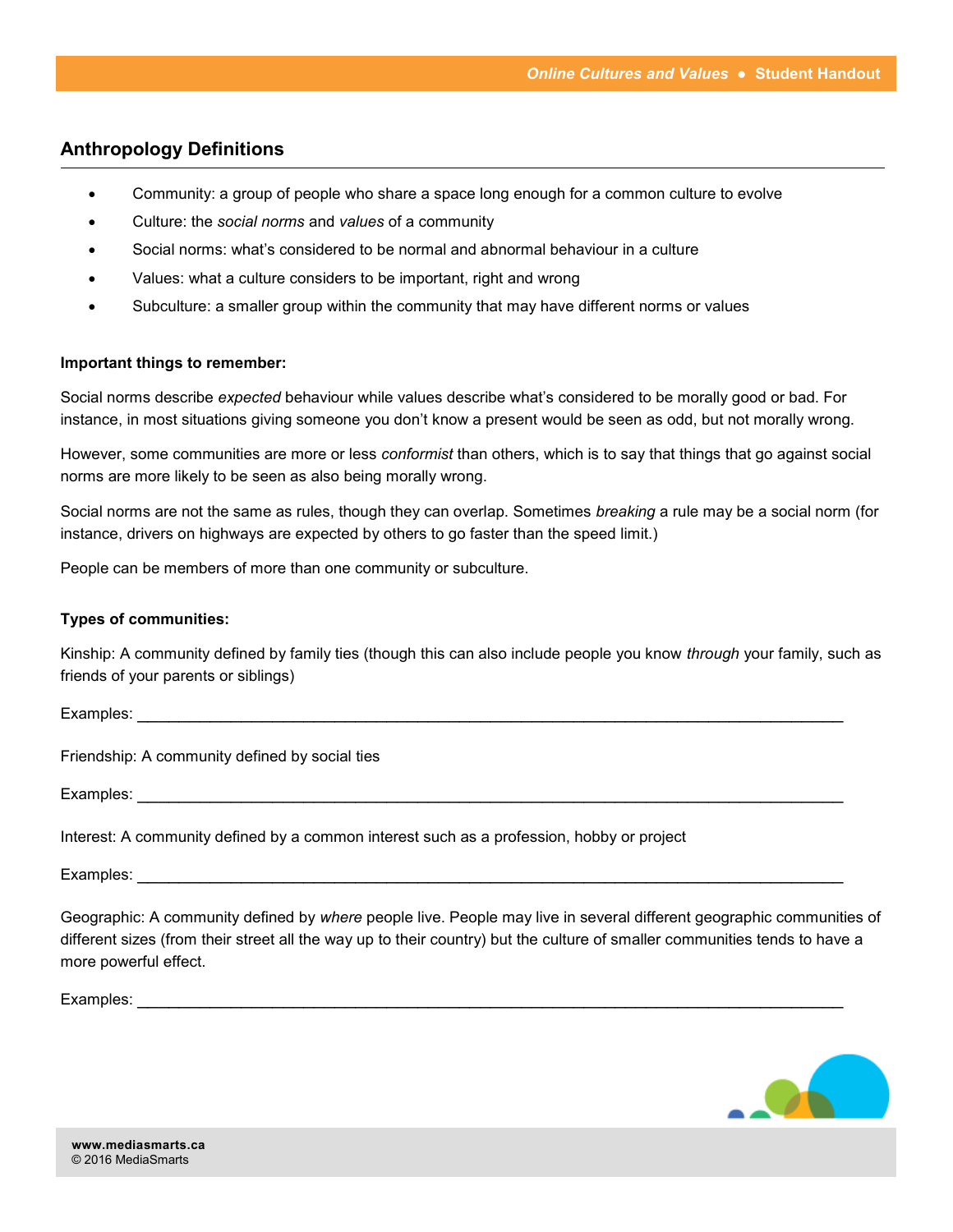### **Online Communities**

Characteristics of an online community:

1. It is or has a "public" space where interactions between people can be observed by others

A site where you watch videos but don't interact with other people isn't a community; a site where you watch videos and comment on them can be.

2. It is *persistent* (meaning it will still be there when you leave and come back)

A game that you only play once isn't a community, even if it has other players (unless you play it for a *long* time.) A game where the others keep playing when you log out can be.

3. People within it form personal relationships unique to the space

If your social network exactly reproduces your offline relationships then it isn't its own community, but if you have different friendships there than offline or if some of your relationships there are *different* than they are offline – for instance, you might talk to someone often in your social network but rarely offline – it is.

People may participate in online spaces using their real names, using *pseudonyms* (handles or screen names) or, if the space allows it, fully anonymously. Which of these is considered normal is part of the *social norms* of the community.

The same online *space* can contain many communities, and the same person may belong to several communities in the same space: Facebook, for instance, is home to millions of different communities, and the *social norms* and *values* you observe in each may be different depending on whether you're interacting with your *kinship community* (your family and family friends) or your *friendship community* (your friends). Online communities develop over time, as the population of an online space becomes stable and social norms become established.

Below, list as many online communities you can think of that you are a part of. For each one, identify what *type* of community it is (kinship, friendship, interest, geographic, or more than one).

| <b>Community:</b> | Type(s): |
|-------------------|----------|
|                   |          |
|                   |          |
|                   |          |
|                   |          |
|                   |          |
|                   |          |
|                   |          |
|                   |          |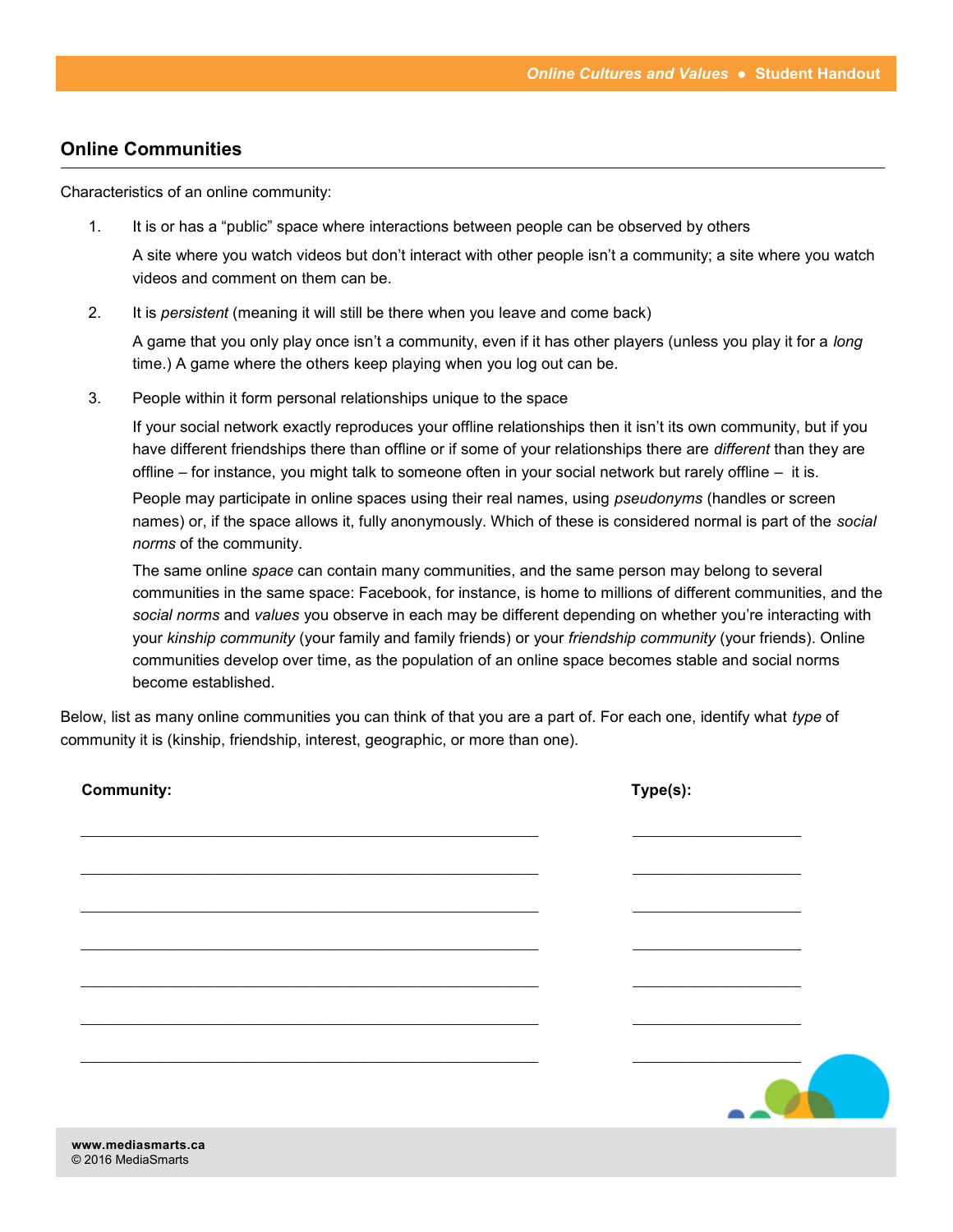### **What is Ethnography?**

*Ethnography* is the practice of studying the culture of a group (its values and behaviours, its unique language, and its beliefs) by directly observing that group. As a scientific tool it's mostly used by anthropologists and sociologists, but in the business world more and more advertisers and marketers are using it in order to understand what products and advertising messages will appeal to particular groups.

To be the subject of an ethnographic study, a group generally has to have at least twenty members and has to have existed in a distinct form long enough to have developed distinct practices, attitudes and language. However, the group does not need to have had the same members during that time: researchers who studied the ethnography of school playgrounds found consistent cultures (the same rules and terms used for playground games, for instance) years apart because the group had existed consistently over time, even though none of the original children were still there when the researchers returned.

Ethnographers work by immersing themselves in the culture they're studying, either just by observing or by actually participating in the culture's activities. Often a researcher will try to find a *gatekeeper*, someone who is able to help them get into subgroups or observe events they otherwise wouldn't be able to. While doing the research ethnographers keep extensive *field notes*, which are records of the things they've seen and done in the group. Ethnographers also often *interview* members of the group to get further information, and sometimes get *artifacts* (physical objects) that provide some insight into the group's culture.

Some limitations of ethnography as an approach are that doing it properly takes a lot of time in the field. One particular risk of ethnography is that by being part of a group for a long time, researchers may lose their *objectivity* and identify themselves too strongly with the group to be able to think clearly about it. Another is that by participating in the group (or by publishing research on the group) the researcher could cause harm to the group or to particular members of it.

The final product of ethnographic research is usually the *final report*, which is written as a narrative (like a story) and tries to give the reader both the *experience* of what it's like to be a member of the group and *insight* into the values, norms and language of the group.

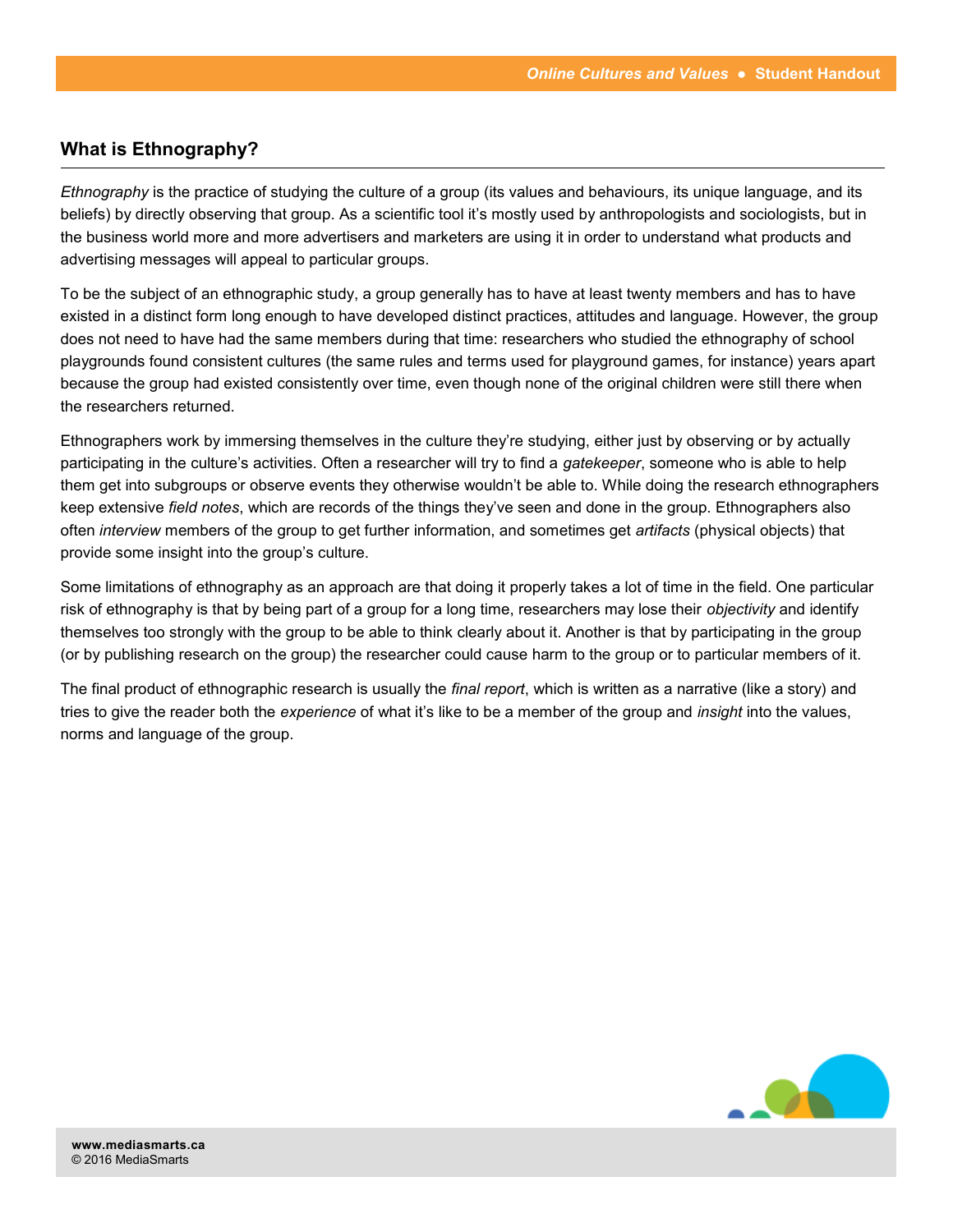### **Digital Ethnography**

As well as field observations, ethnographers can learn about a community's social norms and values through what are called *norm breaching experiments*. These are called that because the researcher tries to test the boundaries of normal behaviour by doing something that they believe to be outside the social norms of the group and recording the result. How members of the group respond to this can give a lot of insight into what the group considers to be normal and important. This kind of experiment was pioneered by sociologist Harold Garfinkel, who had his students behave as though they were boarders (paying guests) in their homes. His hypothesis was that the expected behaviour for a boarder (to always be polite to the other people in the house) was not the same as that of a family member, and it was proven right when students' family members reacted as though they were ill, insane or making fun of them when they spent a day being only polite.

Christian Sandvig at the University of Illinois has developed a series of similar experiments to test norms in online culture, some of which are listed below. The final experiment listed was done by the MIT GAMBIT lab. Once you have read the description of all of the experiments, answer question 8 on the *Ethnography Discussion Questions* handout for each one on lined paper.

### **Experiment One: Oversharing**

The researcher chose an acquaintance that s/he did not know well. For a 24-hour period, the researcher greatly increased the number of times s/he contacted that acquaintance online and the amount of information sent, sending messages like "I am getting on the bus," "I am having lunch," "I just got to class," etc.

### **Experiment Two: Way Off-Topic**

Over a three-day period, the researcher left a large number of off-topic comments on contacts' social network posts.

### **Experiment Three: Inquisitor**

The researcher made social media contacts with five strangers (either people not known at all or friends-of-friends) and posted public comments on their walls introducing themselves and asking questions about the new contact. If the researcher and new contact had a friend in common the researcher did not mention or refer to that common friend. If the new contacts responded to the initial post, the researcher followed up with more questions and continued to do so until the new contact stopped responding.

### **Experiment Four: Open Identity**

The researcher played an online game using screen names that directly referred to his/her religious affiliation or sexual orientation ("Proud2BMuslim," "GayPride90.") Other than the screen names, the researcher did not change anything in how s/he behaved.

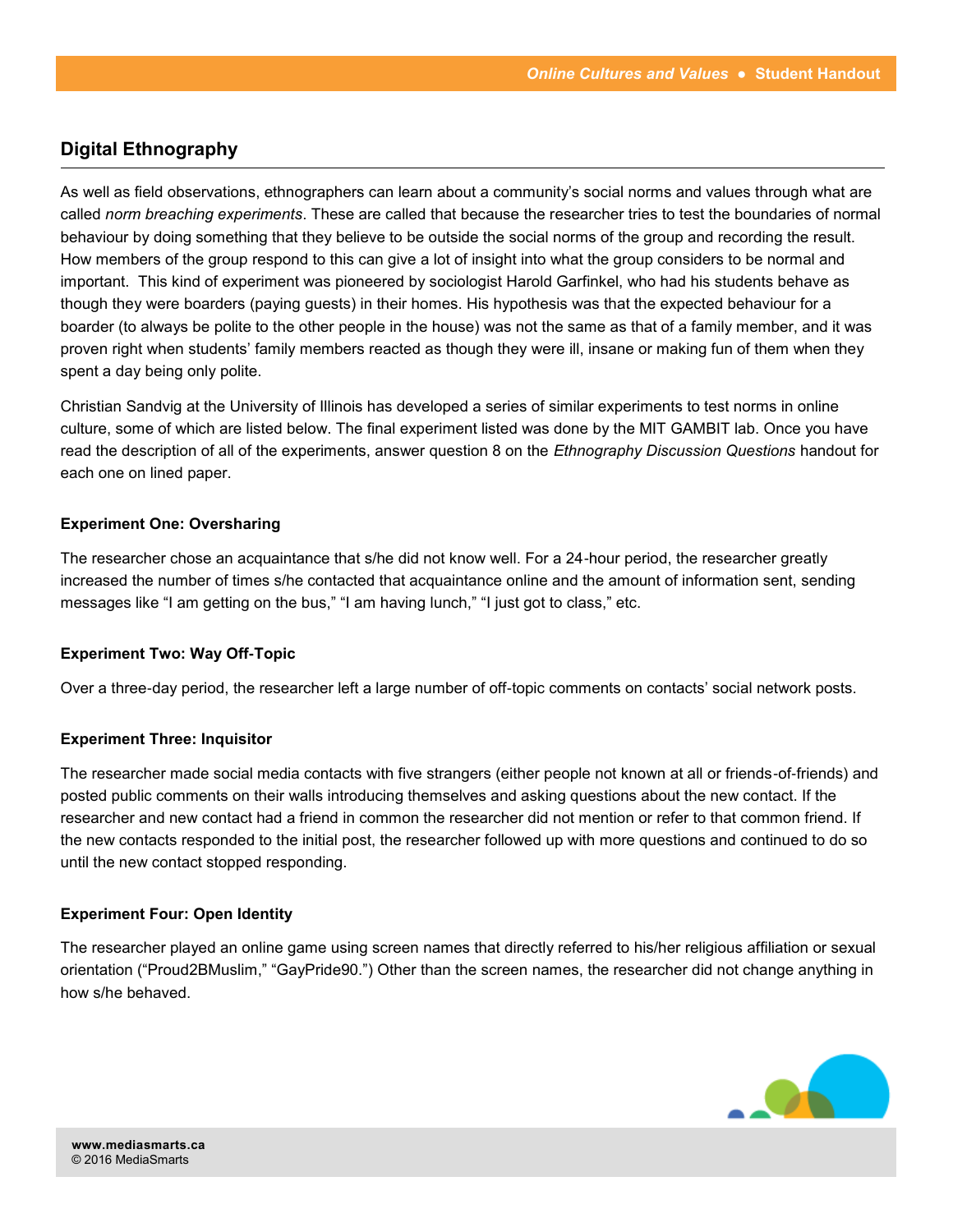### **Ethnography Discussion Questions (answer on separate paper)**

- 1. What do ethnographers study?
- 2. What characteristics does a group need to be the subject of an ethnographic study?
- 3. In what academic disciplines is ethnography most often used?
- 4. What is a *gatekeeper* and why are they important to ethnography?
- 5. How do ethnographers collect data?
- 6. What are the particular risks of ethnographic research? How do you think these could be avoided or lessened?
- 7. What does the final product of ethnographic research look like? What is its purpose?
- 8. For each of the experiments described on the *Digital Ethnography* handout, identify:
	- a) What you think the *hypothesis* of the experiment was (what theory was it trying to prove or disprove) about this community's norms or values?
	- b) What do you think were the results of the experiment?
	- c) What does that demonstrate about the *social norms* and/or *values* of the community?

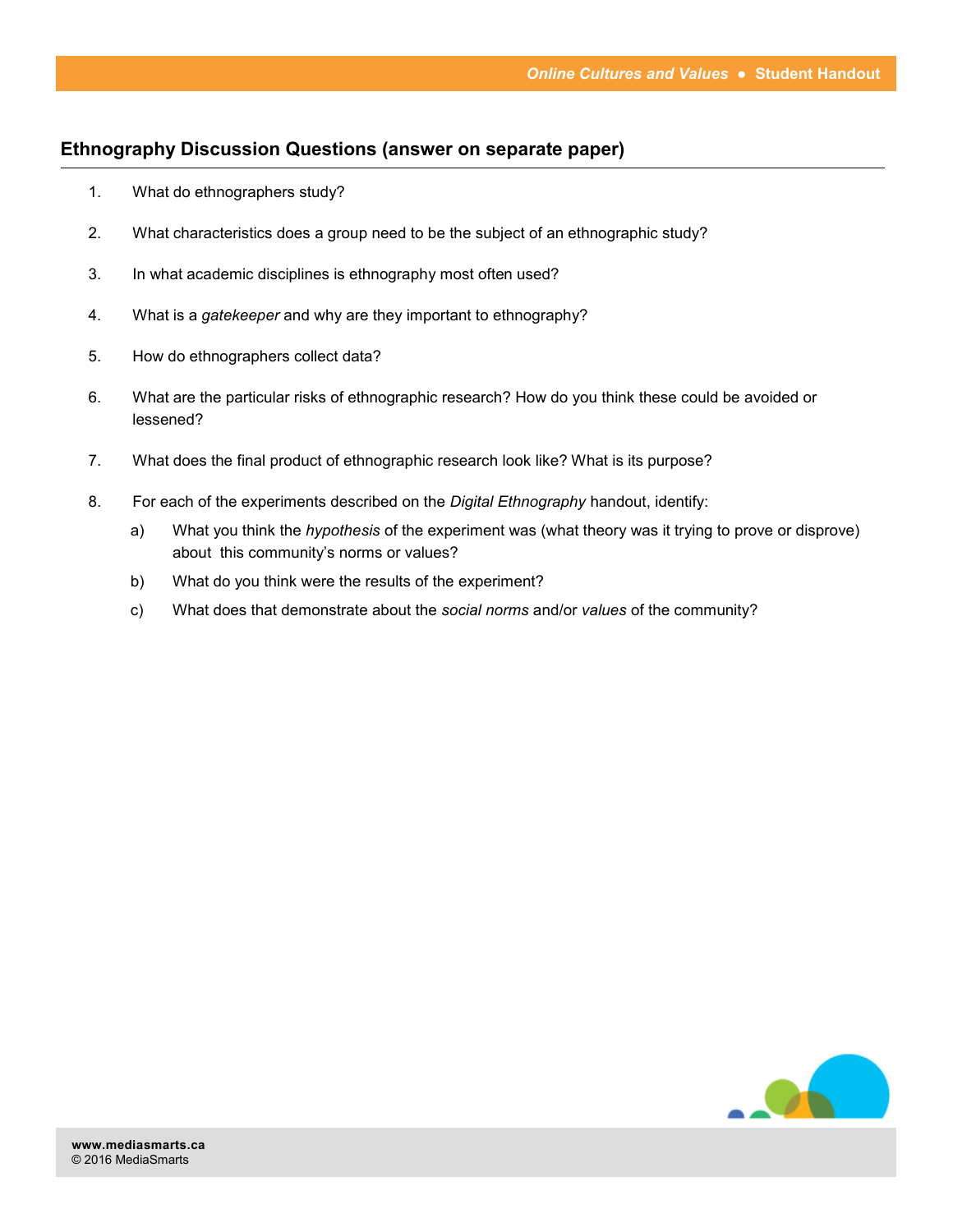### **Ethnography Discussion Questions: Teacher's Version**

- 1. What do ethnographers study? *The culture of a group (its values and behaviours, its unique language, and its beliefs)*
- 2. What characteristics does a group need to be the subject of an ethnographic study? *At least twenty members and to have existed in a distinct form long enough to have developed distinct practices, attitudes and language*
- 3. In what academic disciplines is ethnography most often used? *Anthropology and sociology*
- 4. What is a gatekeeper and why are they important to ethnography? *Someone who can provide access to parts of the community the researcher otherwise couldn't reach*
- 5. How do ethnographers collect data? *Field notes, interviews, artifacts*
- 6. What are the particular risks of ethnographic research? How do you think these could be avoided or mitigated? Losing objectivity or harming the community.

*Possible answers for the first risk: Limit how long you spend in the community; have a colleague who isn't part of your field work regularly review your work. Possible answers for the second: Only participate in events that won't have a significant effect on the community; anonymize or pseudonymize the community and its members, so publishing your research won't affect them.*

7. What does the final product of ethnographic research look like? What is its purpose?

*A narrative report that tries to give the reader both the experience of what it's like to be a member of the group and insight into the values, norms and language of the group.*

8. For each of the experiments described on the *Digital Ethnography* handout, identify:

### Experiment One: Oversharing

a) What you think the *hypothesis* of the experiment was (what theory was it trying to prove or disprove) about this culture's norms or values?

*Community members are expected to only share interesting or relevant events or opinions.*

b) What do you think were the results of the experiment?

*Contacts were annoyed by the researcher's behaviour, with some blocking or otherwise cutting off contact with the researcher.*

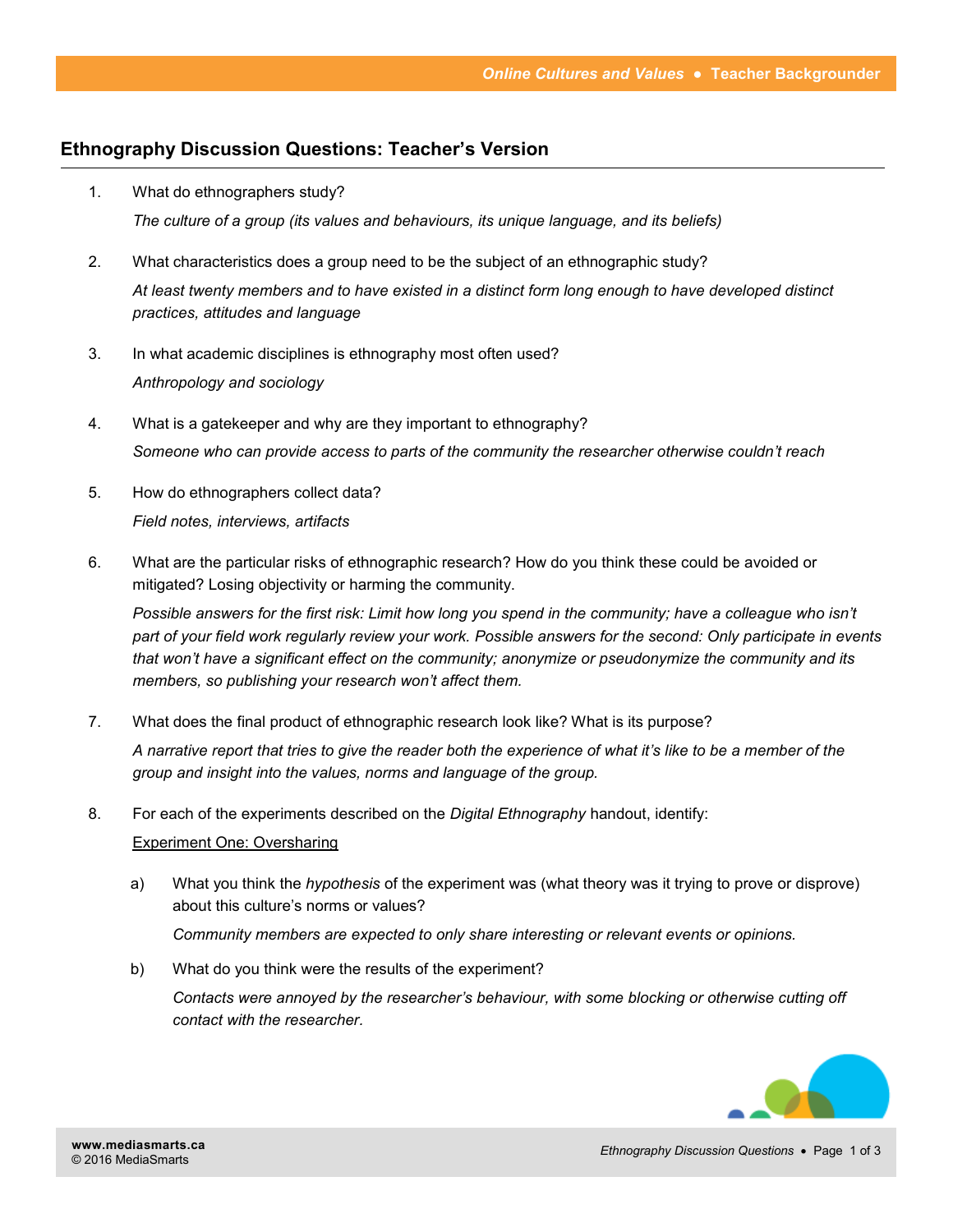c) What does that demonstrate about the *social norms* and/or *values* of the community?

*The norm is to only share interesting or relevant events or opinions. "Oversharing" is seen as a disrespectful behaviour, contrary to community values, and results in strong reactions such as hostility, cutting off contact or ostracism (removing the person from the community). The community values a respect for members' time and attention, and in this context violating that is considered a major breach of community values.*

#### Experiment Two: Way Off-Topic

- a) What do you think the hypothesis of the experiment was (what theory was it trying to prove or disprove) about this culture's norms or values? *Community members expect each other to respect the established subjects of threaded conversations.*
- b) What do you think were the results of the experiment? *Most contacts ignored the researcher. A small number responded with confused or annoyed comments.*
- c) What does that demonstrate about the *social norms* and/or *values* of the community?

*It is the norm for community members to respect the topics of threaded conversations and not to post off-topic comments. Off-topic posting is seen as an unusual but not hostile behaviour, and does not result in strong reactions. The community values a respect for members' time and attention, and in this context violating that is considered a minor breach of community values.*

#### Experiment Three: Inquisitor

a) What do you think the *hypothesis* of the experiment was (what theory was it trying to prove or disprove) about this culture's norms or values?

*Community members prefer not to interact at length with non-friends on social networks.*

b) What do you think were the results of the experiment?

*Most of the subjects accepted the friend request, but almost none answered the questions posed by the researcher in a public space: some did so in private messages, others not at all. Most subjects responded politely but eventually cut off contact, while a smaller number responded with hostility or suspicion.*

c) What does that demonstrate about the *social norms* and/or *values* of the community?

*It is a norm of the community to accept most friend requests, even if the person making the request is not personally known to the subject, but contacts are not expected to interact in a significant way with people they do not know personally. The community values a respect for personal ties and violating that is considered a major breach of community values that may lead to hostility, cutting off contact or ostracism.* 

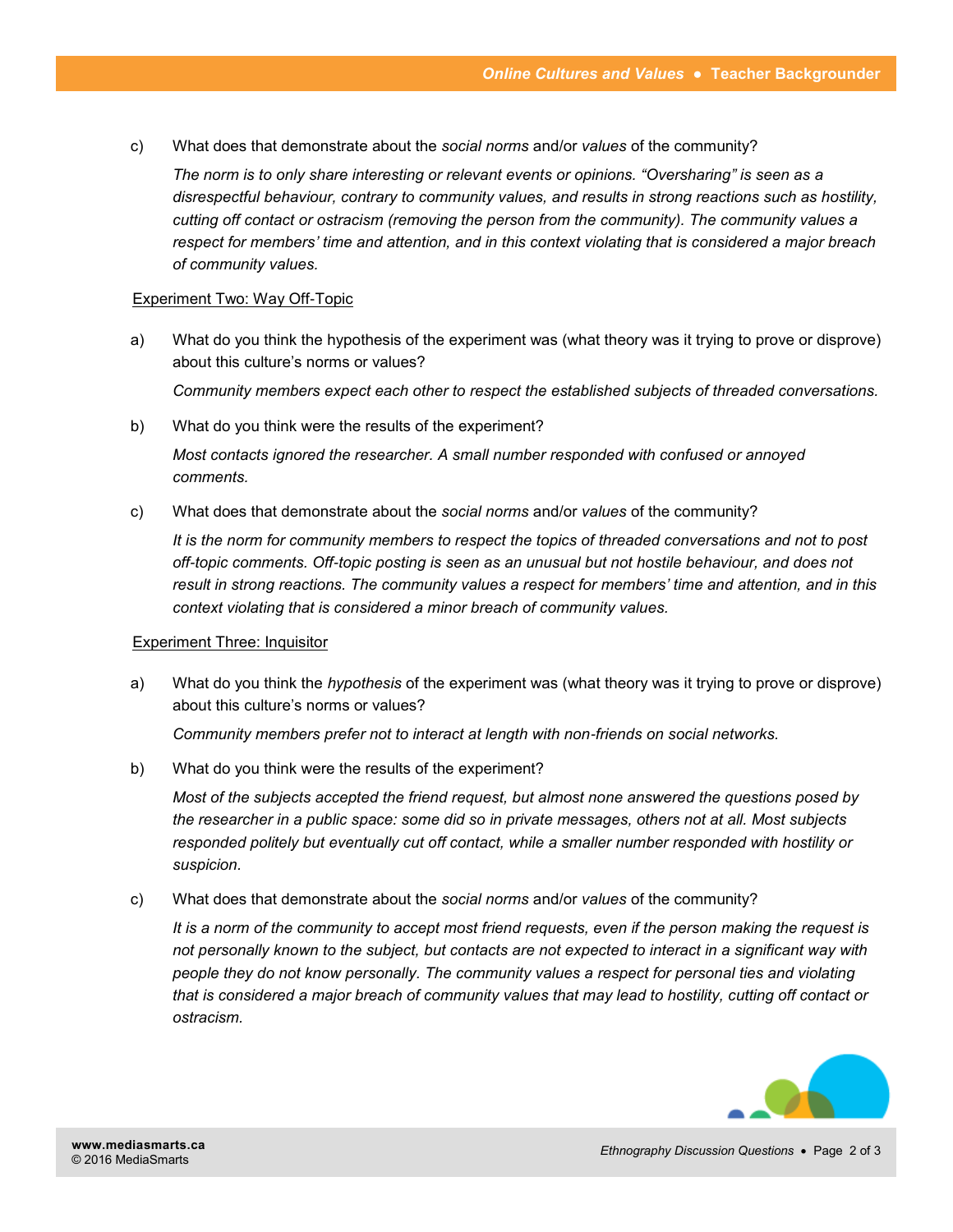### **Experiment Four: Open Identity**

a) What you think the *hypothesis* of the experiment was (what theory was it trying to prove or disprove) about this culture's norms or values?

*Members of the community are hostile to open expressions of non-mainstream religion or sexual orientation.*

b) What do you think were the results of the experiment?

*Researchers encountered significant amounts of abusive language from other players, much of it specifically referencing their identity, and in some cases were even killed within the game by their own team members.*

c) What does that demonstrate about the social norms and/or values of the community?

*It is a norm of the community not to identify yourself if you belong to a non-mainstream religion or sexual orientation. Violating this norm is considered a severe breach of community values and may result in open hostility; members who encounter this behaviour even feel justified in engaging in behavior that would otherwise be against community norms, such as attacking members on the same team.*

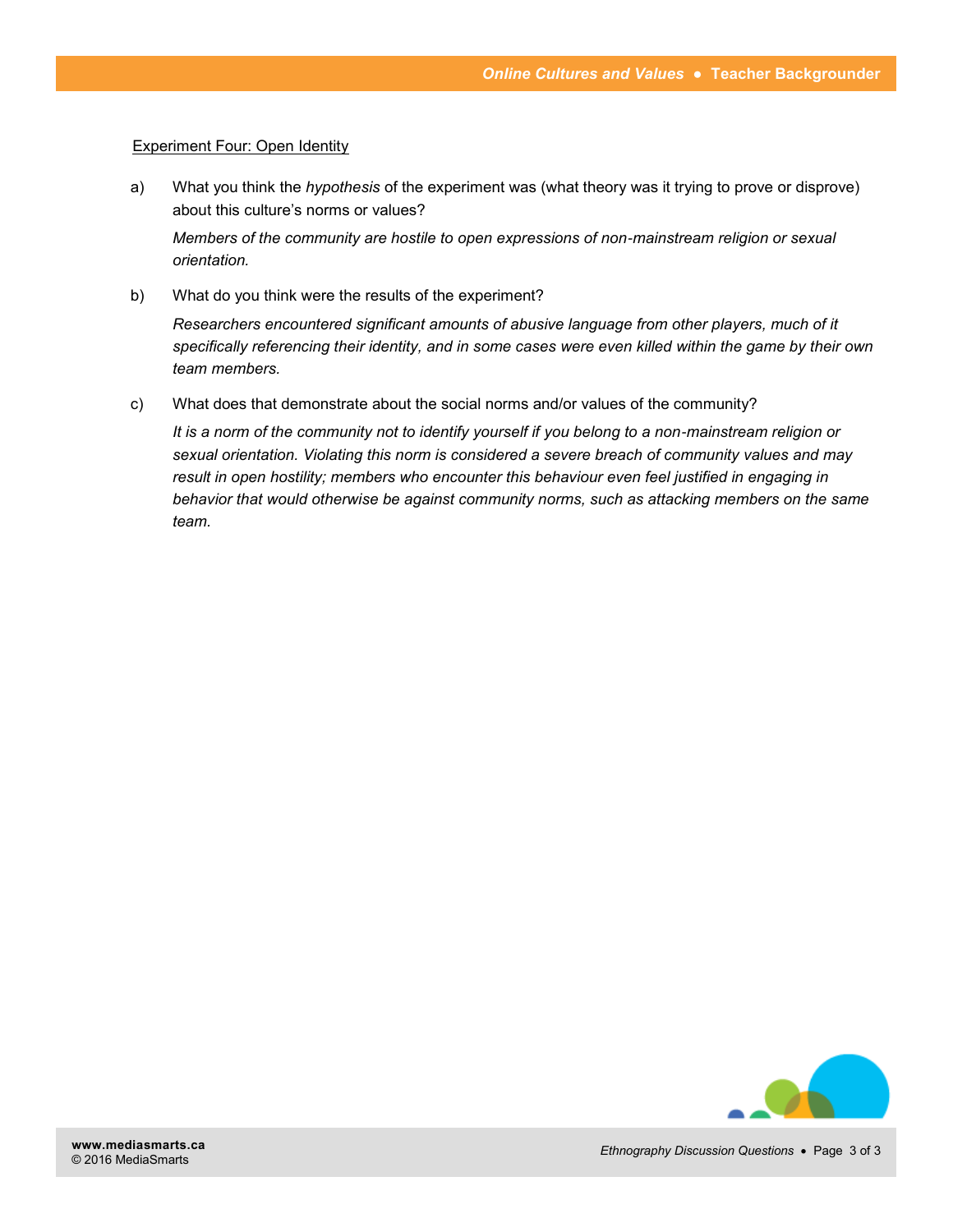### **Digital Ethnography Project**

For this project, you will be doing an ethnographic study of an online community. You will choose the community, with my approval. If it is a community that you are not already familiar with, you will do *field observation* as described in the handout *What is Ethnography?* If it is a community that you are already familiar with, you will do a *breaching experiment* as described in the *Digital Ethnography* handout. In either case, you will be trying to identify the *norms and values* of the culture.

If you are doing a field observation, you must provide at least 10 *field notes* (records of your observations – logs, screen shots, etc.) and two *interviews* with community members. You will use these to support your conclusions about the community's norms and values. *Note that in general, field observation does* not *begin with a hypothesis: you collect data first and draw conclusions as you are making your observations and afterwards.* If members of the community use their real names or pseudonyms that would make it possible to identify them, change or remove their names from your field notes.

If you are doing a breaching experiment, you must provide your hypothesis and records of the results of the experiment with at least *three* subjects. *Do not* provide the identities of your subjects and do not use other members of the class as subjects.

Whether you are doing a field observation or an experiment, your project should answer the following questions about the community you're studying:

### **Definition**

1. How does this community meet the three characteristics of an online community defined in the *Online Communities* handout?

### **Norms**

- 2. What *can* you do or say as a member of this community?
- 3. What *can't* you do or say?
- 4. What *must* you do to be a member of this community?
- 5. What must you *not* do to remain a member of this community?

#### **Values**

- 6. What traits or qualities are *admired* by members of this community?
- 7. What traits or qualities are *looked down on* by members of this community?

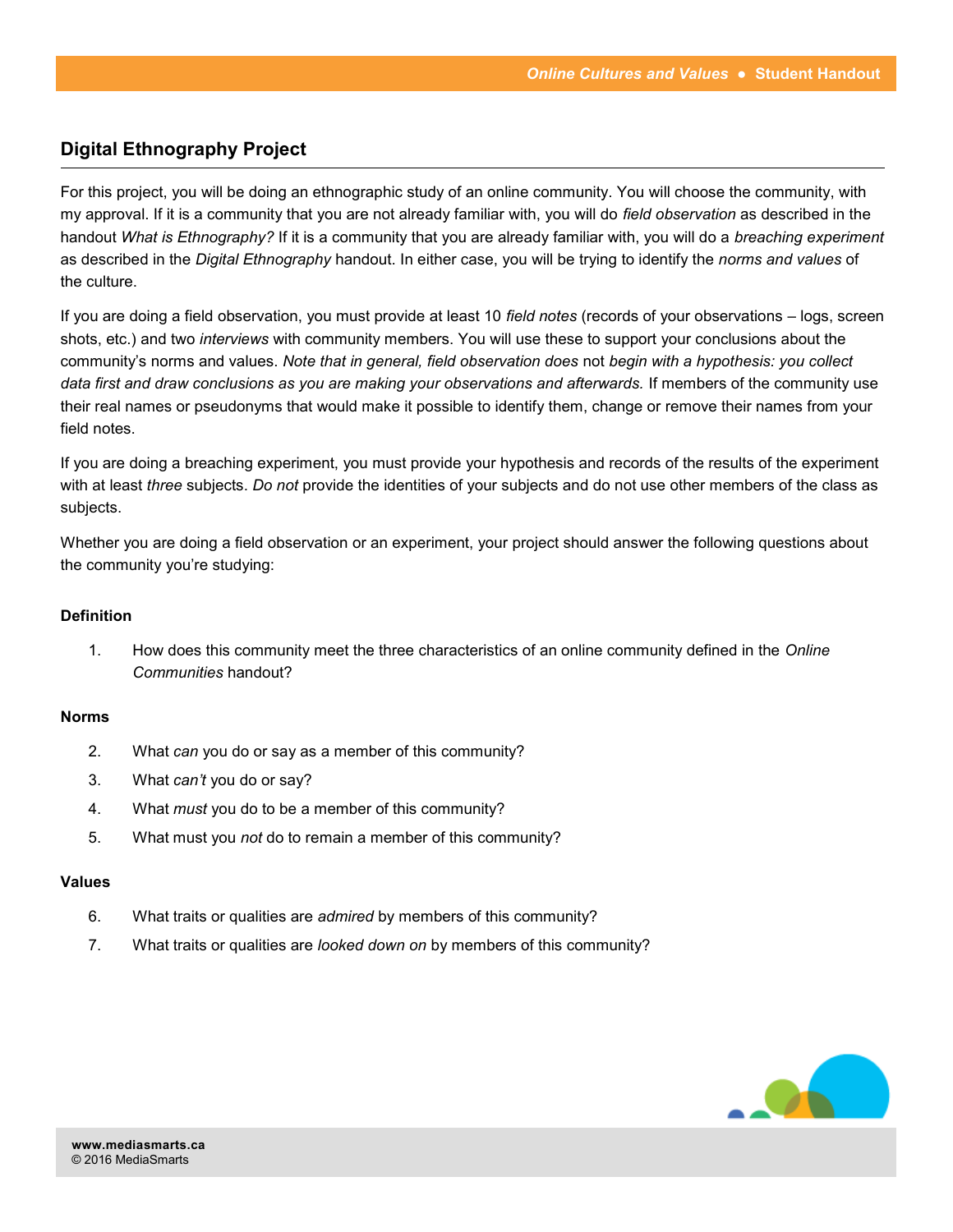### **Online Cultures and Values: Changing Community Values**

Did you know…

More than half of Canadian Grade 11 students see racist or sexist content online at least once a week

Three-quarters of Canadian Grade 11 students believe it's important to say something about racism or sexism online so people know it's wrong

Half of Canadian Grade 11 students *don't* say anything about racism or sexism online when they see it because they believe "it's not my place to say anything."<sup>1</sup>

Just like in the offline world, the norms and values of online communities *can* change. This change can be positive or negative, and it can happen because of the members of the community, the hosts of the community (the people who own and/or run the online space the community is in) or both.

### **Case Study: Riot Games and League of Legends**

*League of Legends*, a multiplayer online game, had developed a bad reputation for toxic player behaviour. The game's owner, Riot Games, had tried to reduce this by punishing the worst offenders, but found that this made very little difference in the overall culture of the game. Jeffrey Lin, Riot's lead designer of social systems, did an analysis of reports of bad player behaviour and found that the "worst" players – the one percent of players who were *consistently*  racist, sexist, or homophobic – were only responsible for five percent of the bad player behaviour. The majority of bad behaviour was actually committed by players who were rated overall as "good" or "neutral." They also found that 10 percent was the magic number for the overall culture of the game: "Even though a small minority is truly negative, they can control your community's perception by themselves. It just takes… 11 percent of negative posters on a forum discussion to change the direction of the forum discussion." <sup>2</sup>

Lin concluded that "we needed to reset cultural norms. The problem was that players were logging into games, doing these kinds of things, and then thinking, 'This is normal. It's okay here.' We needed to reset that. We needed to change it so that it was more like real life. Players were telling us things like, 'Well, in real life, I'd never do something like that, but online it's different.'" Lin also decided that it was vital to involve other players in the process of dealing with bad behaviour, to encourage them not to be silent when they saw it: "Silence is reinforcement. What silence is telling us is that in this society … we believe this is okay."

Based on these findings, Lin's team took the following steps:

- 1) Identifying and banning the toxic one percent
- 2) Creating a *community tribunal* in which players were given the chance to establish what they thought were positive social norms and rule on cases of bad player behaviour
- 3) Reporting the tribunal's decisions *publicly* (so the whole community could see them) and notifying the players specifically what behaviour led to the punishment and why it was a violation of community norms.

The result was not just a reduction in bad behaviour, but an increase in reporting and player engagement in the reporting system.

2 Nutt, Christian. "More carrot, less stick: Jeffrey Lin on tweaking *League of Legends* player behavior." *GamaSutra*, March 15, 2015.

<sup>1</sup> Steeves, Valerie. *Young Canadians in a Wired World, Phase III: Encountering Racist and Sexist Content Online*. MediaSmarts, 2014.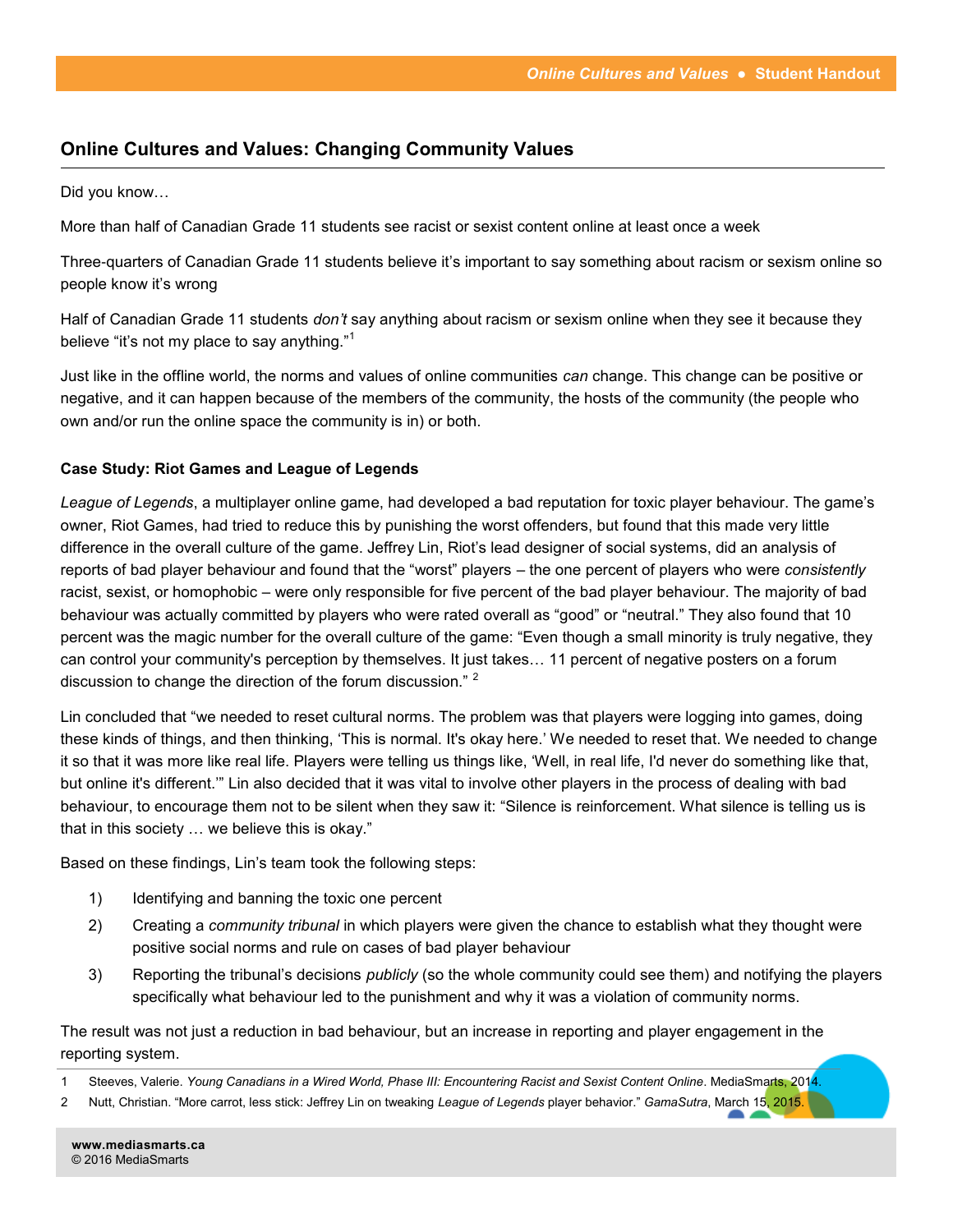### **Online Cultures and Values: Changing Community Values**

### **Questions**

### *Fact Questions*

- 1. What surprised Jeffrey Lin about who was responsible for most of the bad behaviour in the game?
- 2. How did Lin find that a small minority could have a big effect on the culture of the game?
- 3. How did the culture of the game affect how players behaved?
- 4. Why did Lin find it was important to encourage players to be a part of changing the game culture?

### *Opinion Questions*

- 5. What are some reasons why students might not feel it's "their place" to speak out about racism and sexism when they encounter them online?
- 6. How might they have gotten a distorted view of how accepted (and acceptable) these things are in their online communities?
- 7. How might they (or the hosts of the community) help those students feel as though they have a right to speak up?

### *Discussion*

8. Think about the culture of the community you studied and identify one norm or value that you think is harmful. (This doesn't have to be as serious as what's described in the case study: it could be norms around friending and unfriending, posting and commenting on photos, gossip, etc.)

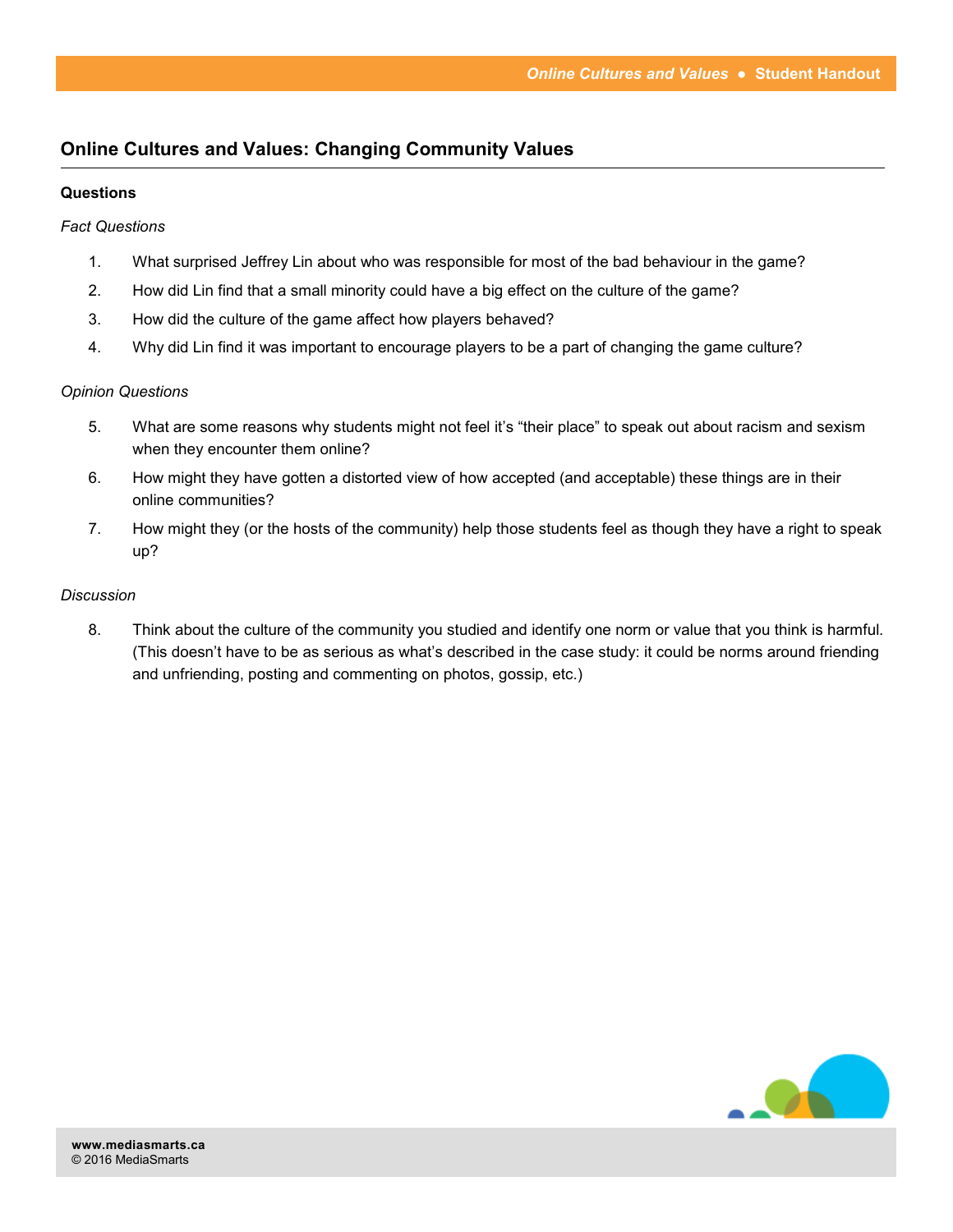### **Online Cultures and Values: Changing Community Values: Teacher's Version**

### **Questions**

*Fact Questions*

- 1. What surprised Jeffrey Lin about who was responsible for most of the bad behaviour in the game? *Most of the behaviour was not caused by the worst players (though they did more than their share) but by players rated as "neutral" or "positive."*
- 2. How did Lin find that a small minority could have a big effect on the culture of the game? *He found that if 11% or more of the posters on a forum were negative, the overall tone of the forum would become negative.*
- 3. How did the culture of the game affect how players behaved? *Players felt that bad behaviour, which they would not have considered acceptable offline, was an acceptable part of the game.*
- 4. Why did Lin find it was important to make players responsible for the tribunal that judged player behaviour? *By participating in the tribunal process, players took responsibility for the culture of the game. Because they came from the players, the tribunal's decisions helped to establish positive social norms as well as punishing individual players.*